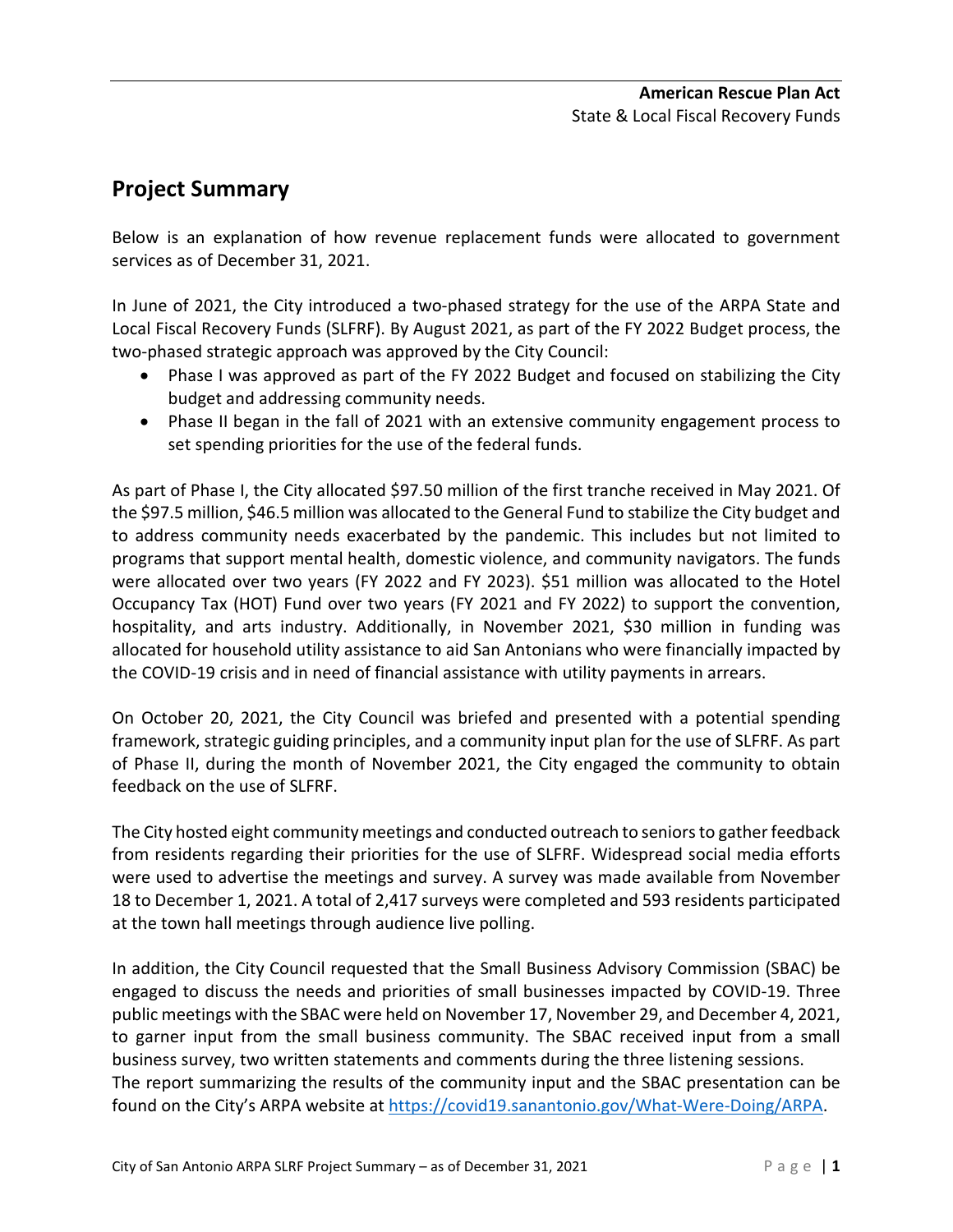## **American Rescue Plan Act** State & Local Fiscal Recovery Funds

On December 9, 2021, staff presented the results of the Community Input and SBAC meetings to the City Council and City Council provided feedback on spending priorities. On January 26, 2022, staff presented a recommended spending framework reflecting the Community and City Council input.

After the robust community engagement process described above, the spending framework for the remaining amount of \$199.4 million is scheduled for Council approval in early February of 2022.

Below is the list of the programs that have been allocated to the General Fund for government services and Hotel Occupancy Tax (HOT) Fund.

# *General Fund \$46.5 million*

# **Affordable Housing - \$4.4 million**

This funding reinforces some of the findings in the San Antonio Housing Policy Framework that addresses the growing affordability gap. The funding supports the total housing investment of \$35.7 million in FY 2022 for the City of San Antonio. Enhancing the housing stability services to help families by providing funding for the Owner-occupied Rehabilitation, Minor Repair, and Under 1 Roof programs. Additionally, this includes providing funding for Relocation Assistance to aid in risk mitigation. This is a one-time ARPA investment in FY 2022.

# **Emergency Preparedness - \$5.0 million**

The ARPA funds provide support to the City's resiliency to future weather events and other disruption plans that total a resiliency investment of \$8.5 million. This is a one-time investment in FY 2022. This funding will enhance the City's emergency management and resiliency by supporting purchases to replace critical building systems in key public safety facilities including generators and setting up four resiliency hubs strategically located across the city. As an example, the resiliency hubs can serve as a warming or cooling site in the event of a weather emergency.

# **Homelessness - \$464 thousand**

This supports the City's \$32.5 million in homelessness funding. This enhances support to the Partners with South Alamo Regional Alliance for the Homeless (SARAH) to divert households from entering homeless emergency shelters. The program assists individuals and families with immediate needs such as rent, utility assistance, or hotel vouchers to quickly stabilize housing situations. This will help leverage additional private philanthropy funds secured by SARAH for the Diversion Program. This is a one-time ARPA investment in FY 2022.

Additionally, the City is enhancing contract monitoring with two positions to monitor and work with nonprofit organizations in effectively and efficiently using funding allocated to support the City's policy priorities and ensure compliance with local, state, and federal regulations and federal grant deliverables. The ARPA funding for contract monitoring support covers FY 2022 and FY 2023.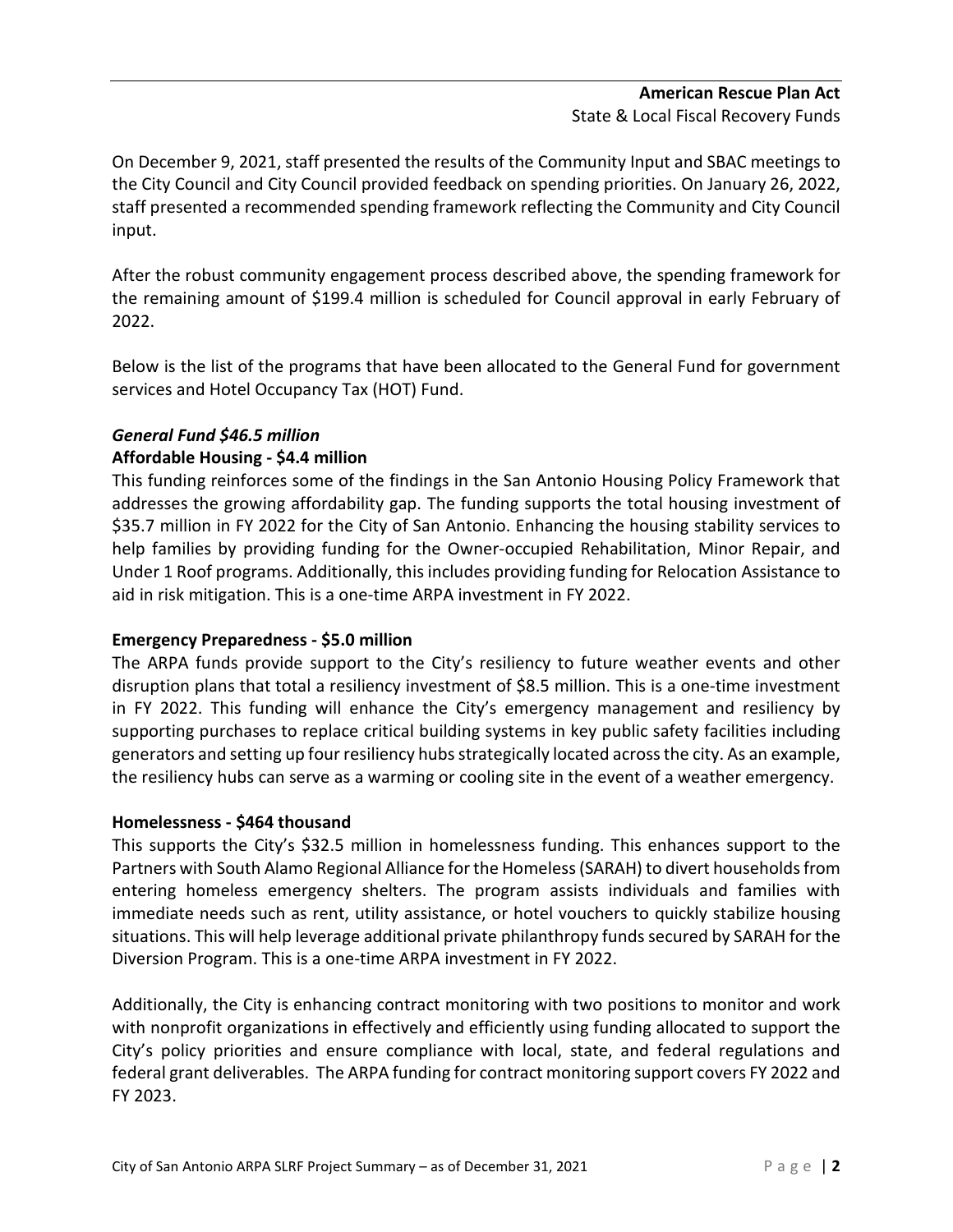## **311 Customer Service Operations - \$919 thousand**

The City is enhancing it's 311 Call Center with seven customer service positions to increase efficiency and satisfaction in customer service when responding to resident requests for information. The ARPA customer service operations support covers FY 2022 and FY 2023.

# **Community Navigators - \$2.7 million**

The ARPA allocation supports the City's Homeless funding of \$32.5 million. This extendsthe City's Financial Empowerment Benefits Navigation program which connects residents to financial counseling, safety net, mental health, domestic violence, and job training resources. This navigation program connects residents to City initiatives and other available programs to bridge gaps for individuals, families, and older adults experiencing severe financial stress and homelessness. The community navigators will also be utilized for homeless shelter diversion, street outreach resources - \$46.5 million, and benefits navigation that serves low-income households, including older adults experiencing housing instability due to the direct and indirect effects of COVID-19. Additionally, the City is enhancing the housing stability services to help families facing eviction and housing instability by expanding a total of eleven positions for operations and administration staff and providing funding to the Owner-occupied Rehabilitation, Minor Repair, Under 1 Roof, and Relocation assistance programs. The ARPA community navigators support covers FY 2022 and FY 2023.

#### **Mental Health Coordinated Response - \$3.4 million**

This funding covers support in FY 2022 and FY 2023. Providing an alternative response to police calls by introducing a dedicated multi-disciplinary response team to address mental health calls in the central area of the City, as recommended by the Meadows Policy Institute. The On-Scene Crisis Response/Coordinated Response Pilot Program will be enhancing the City's response to mental health calls by expanding staffing levels to the Mobile Integrated Healthcare (MIH) Program for a paramedic to provide treatment to individuals suffering from acute behavioral and/ or emotional disorders. This includes seven clinicians to be on-scene community advocates that will be trained in rapid intake and triage to identify if a person needs a more intensive clinical intervention and notify specialized services when appropriate, and overtime for police and equipment to support the coordinated pilot program.

#### **Domestic Violence Expansion - \$7.6 million**

Funding supports twenty-seven positions in FY 2022 and FY 2023 to expand hours for domestic violence calls to include evenings and weekends, additional case management and wrap around services, stronger evaluation and data driven strategies, and enhanced community education initiatives focused on prevention. Additionally, these crisis community advocates will respond alongside police officers on calls related to domestic violence.

#### **Vision Zero Crossings - \$5.2 million**

Thisis a one-time investment. Vision Zero pedestrian safety improvements will support designing and constructing mid-block crossings across eight corridors to address severe pedestrian injury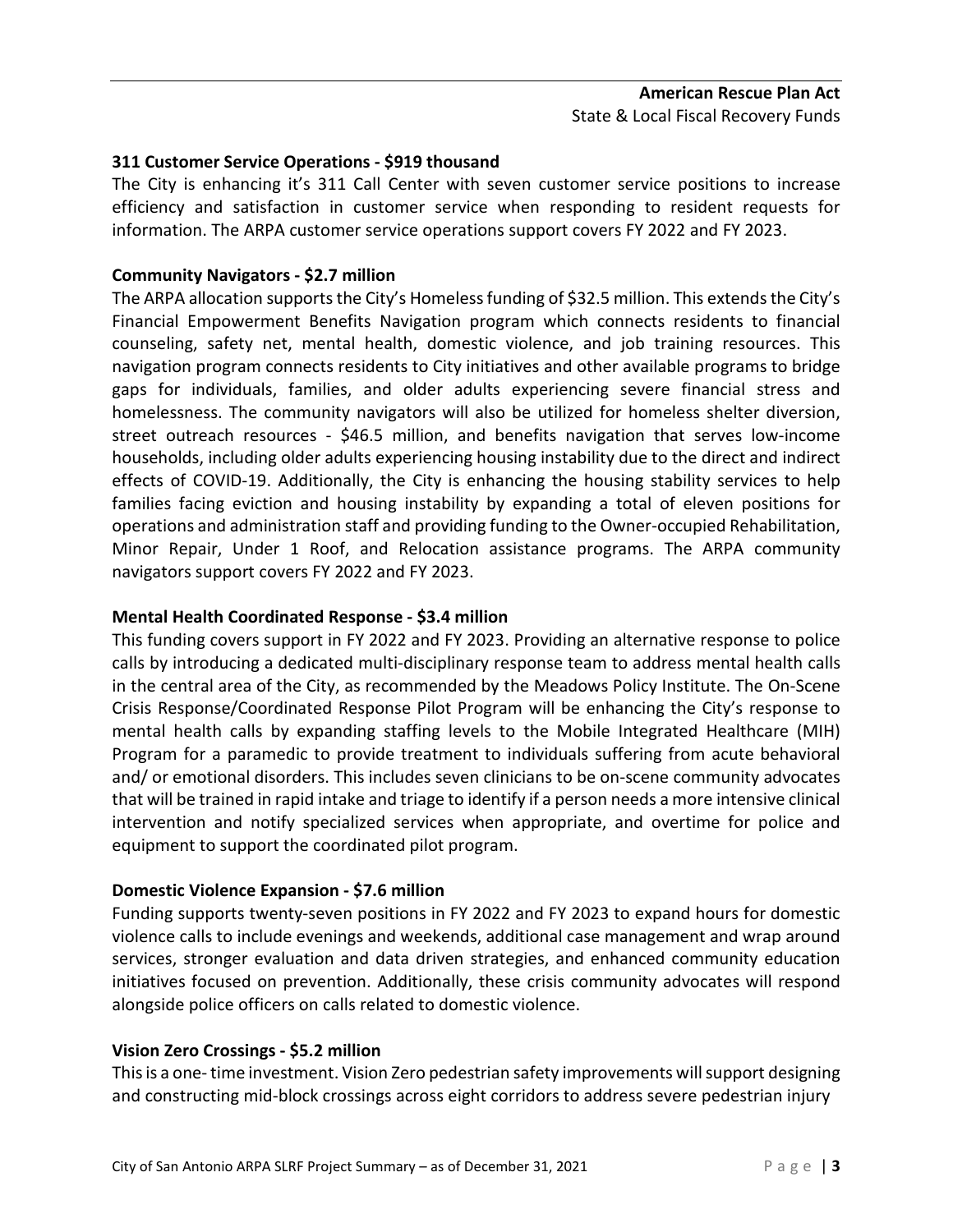## **American Rescue Plan Act** State & Local Fiscal Recovery Funds

areas, which were identified by the City's Vision Zero 2020 Severe Pedestrian Injury Report. The projects will take place in areas of persistent poverty, which are disproportionately impacted by severe pedestrian injuries and fatalities. The safety improvements will facilitate crossings to places that people want to go but that are not well served by the existing traffic network.

# **Emergency Medical Services - \$2.1 million**

This funding is over two years; FY 2022 and FY 2023. Leveraging Telemedicine Technology for Emergency Medical Services (EMS) calls to expand a successful Clinical Dispatcher Pilot Program that increases access to emergency response services through telemedicine with eight clinical dispatchers that primarily serve low-income communities and communities of color. The program allows 911 call takers to provide telemedicine to residents, freeing up ambulance and paramedic resources to respond to critical emergencies.

#### **Metro Health Strategic Growth Plan - \$5.0 million**

In response to the pandemic-related lessons learned around health disparities, health equity, and social justice and to capitalize on additional funding for public health, Metro Health developed its Strategic Growth Plan as an expansion to the department's Strategic Plan. This expansion includes additional programs and initiatives in the areas of Mental Health, Health Justice, Access to Care, and Technology Infrastructure. Funds in the amount of \$5.0 million will support some of these initiatives within the Metro Health Strategic Growth Plan over two fiscal years (FY 2023 and FY 2024). The specific initiatives to be supported by the \$5.0 million in SLFRF will be identified in as part of the City's FY 2023 Budget Process.

#### **Street Maintenance - \$9.7 million**

This funding is over two years; FY 2022 and FY 2023. The ARPA funds support the City's total investment of \$110 million. The annual Street Maintenance Program serves to prolong the useful life of transportation infrastructure by mitigating deteriorating pavement conditions caused by age, utility cuts, stormwater drainage, underlying soil conditions, extreme temperatures, and overloading from heavy trucks and buses.

#### *Hotel Occupancy Tax (HOT) Funds - \$51 million*

COVID-19 had an unprecedented impact on the Hotel Occupancy Tax Revenues. The City experienced a 44% declined in FY 2020. In April of 2020, the City Manager implemented a hiring freeze due to budgetary and service impacts resulting in the furlough of 266 employees from departments funded by the Hotel Occupancy Tax (HOT) Funds, including Convention & Sports Facilities, Alamodome, and Arts & Culture. Of the \$97.5 million allocated, \$51 million was allocated to the Hotel Occupancy Tax Funds to bring government services back to pre-pandemic levels. This included funding to support tourism, convention center activities, and the Arts in FY 2021 and FY 2022.

In FY 2021, the City utilized \$12.7 million for the purposes of providing support to the HOT Funds to ensure continuity of vital government services. The SLFRF revenue replacement funds were